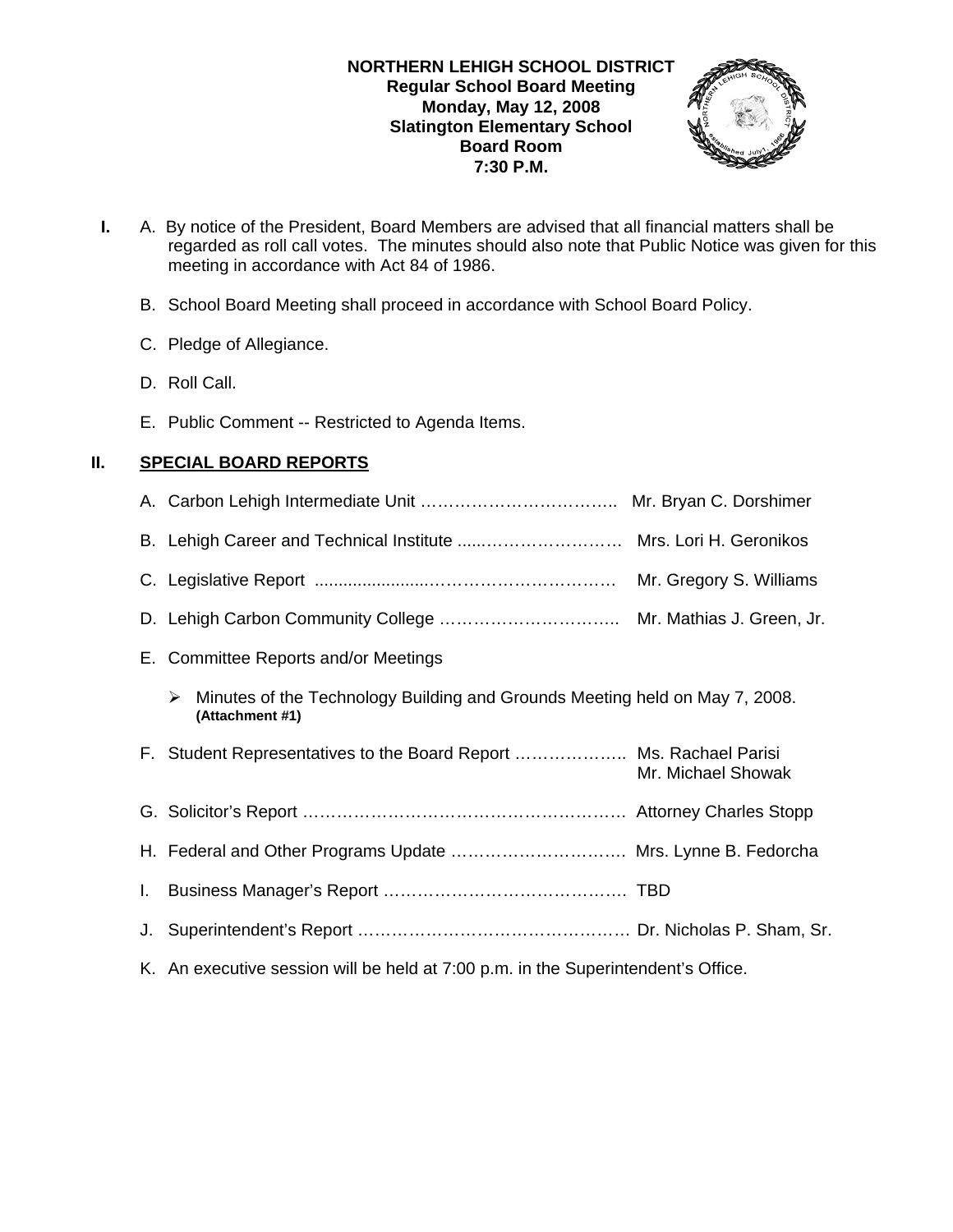### **III. PERSONNEL**

#### A. Football Game Physician

 Approve to appoint OAA Orthopedic Specialists to provide football game physicians for the 2008-2009 school year at a quoted fee of \$75.00 per regular season game and \$85.00 per post-season game. There is no increase over last year's fee.

### **IV. CONFERENCES**

### **V. POLICY**

## A. Field Trip

Honors American Government – High School – Capital Harrisburg, PA – June 4, 2008 – Funded by School District Budget (busing only)

# **VI. CURRICULUM AND INSTRUCTION**

### **VII. OLD BUSINESS**

# **VIII. NEW BUSINESS**

#### **IX. FINANCIAL**

- A. Approve the Following Financial Reports:
	- 1. General Fund month of April
	- 2. NLMS Student Activities Account month of April
- B. Approve the Following List of Bills:
	- 1. General Fund months of April
	- 2. Cafeteria Fund month of April
	- 3. Athletic Fund month of April
	- 4. Refreshment Stand Fund month of April
	- 5. Capital Projects Fund month of April
- C. Approve budgetary transfers for the 2007-2008 school year including any budgetary transfers for the end of year audit. **(Attachment #2)**
- D. Approve to appoint Rhonda Frantz as interim Trustee, on behalf of the Northern Lehigh School District, for the Lehigh Schools Consortium Trust, a self insurance program for Dental Benefits. Mrs. Frantz will serve as Trustee until a business manager is in place.
- E. Approve to appoint Sweet, Stevens, Williams & Katz, LLP as special counsel. Effective for the 2008-2009 school year, the hourly rate for non-routine matters will be \$175.00 per hour. The rate for routine or general advice will be \$130.00 per hour. This reflects a \$10.00 increase over the previous year's fees.
- F. Authorize administration to enter into an agreement with Livengood Paving for paving of the middle school parking lots and access roads at a cost of \$267,265.81.
- G. Authorize administration to enter into an agreement with J&T Painting for painting of the high school gymnasium walls and ceiling at a cost of \$23,300.00.